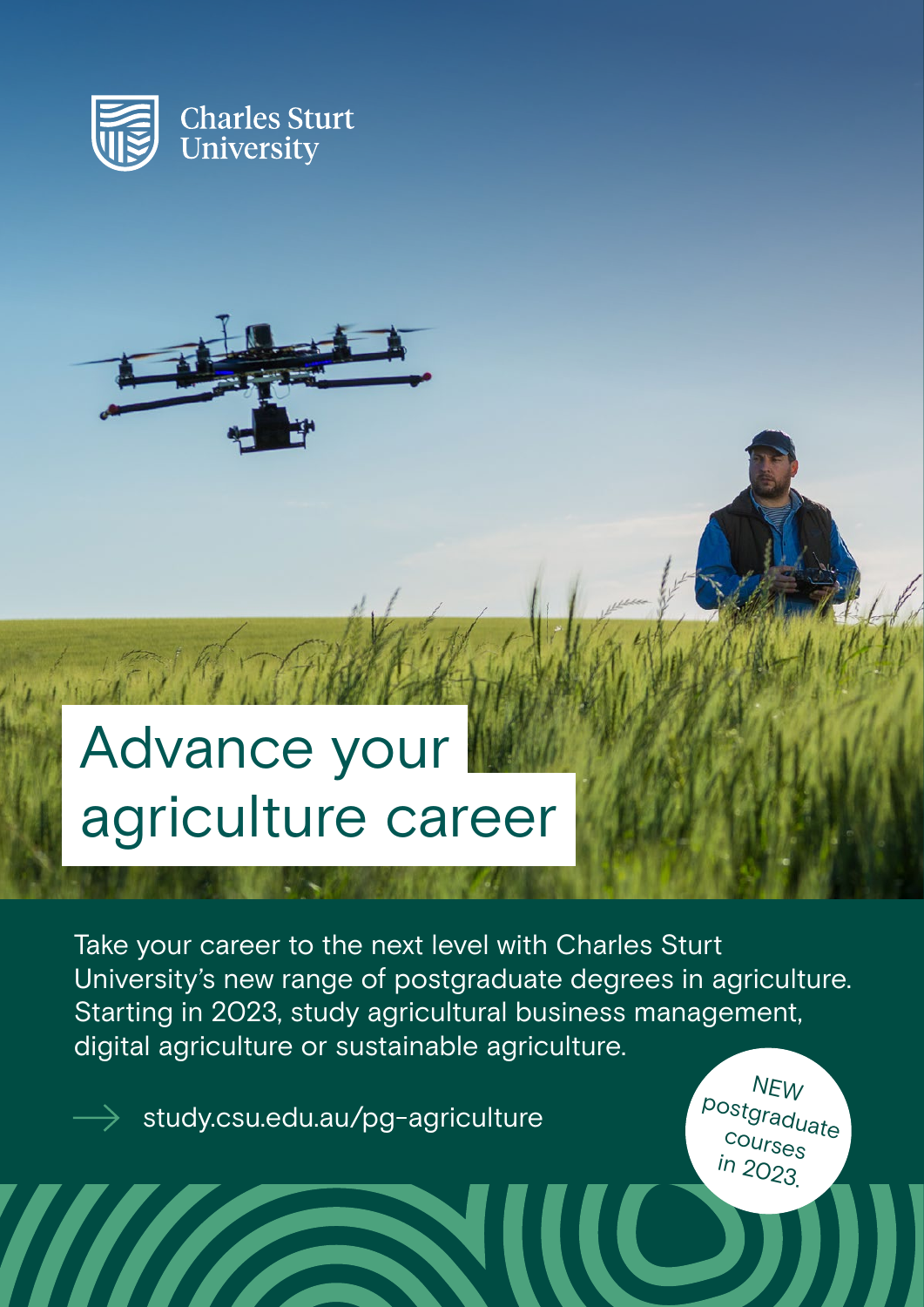# Grow your career in agriculture

Cultivating careers and improving the future of agriculture is what we do best at Charles Sturt. We're experts in agricultural education – our history goes back 120 years. We're Australia's largest provider of agricultural, horticultural and wine science education. With our new postgraduate degrees, you can take your career further in agribusiness, agricultural sciences, biosecurity, horticulture, viticulture, agronomy or farm management. Become an innovative leader in your field and address local and global agricultural problems. Choose how far you'll go.

# New postgraduate degrees in 2023

### Take your career further

Already part of the agriculture industry? Upgrade your qualification and upskill for career progression with a postgraduate degree. If you have an undergraduate degree in agriculture, animal science, agribusiness, wine, viticulture, horticulture, or animal or equine science, our postgraduate degrees will help you move into executive or managerial roles.

### Head in a new direction

Change career or refine your skills with our postgraduate degrees. If you have an undergraduate degree in science, environmental science, sustainability, geospatial science, business, commerce, law, or accounting and finance, your next exciting chapter starts here. Our new degrees are broad and will help you take your career in exciting directions.

### Upskill or diversify your skillset

If you have at least three years' relevant industry experience, enrol in our graduate certificates – no bachelor's is required. Or you can enrol in our graduate certificates if you have a relevant bachelor's degree and want to upskill or diversify in areas such as agriculture technology, sustainability or agricultural business management.

| Course                                                   | <b>Study mode</b> | Offering              | <b>Duration</b> |
|----------------------------------------------------------|-------------------|-----------------------|-----------------|
| Master of Agricultural Science (with specialisations)    | On campus         | Domestic              | 2 years FT      |
| (Graduate diploma exit point)                            | Online            | Onshore international | 4 years PT      |
| Master of Agriculture (with specialisations)             |                   | Domestic              | 1.5 years FT    |
| (Graduate diploma exit point)                            | Online            | International         | 3 years PT      |
|                                                          |                   | Domestic              | 0.5 years FT    |
| Graduate Certificate in Agricultural Business Management | Online            | International         | 1 year PT       |
|                                                          |                   | Domestic              | 0.5 years FT    |
| Graduate Certificate in Agriculture                      | Online            | International         | 1 year PT       |
|                                                          |                   | Domestic              | 0.5 years FT    |
| Graduate Certificate in Sustainable Agriculture          | Online            | International         | 1 year PT       |

Choose when you study – start in February or July, 2023. Key: FT is full-time and PT is part-time.

#### Work integrated assessment

This course is highly practice-based and enables you to apply skills and knowledge to your current employment, from the moment you begin your study. Assessments link to the workplace, helping you build relevant agricultural business management, digital agriculture, or sustainable agriculture skills. Examples include:

- Prepare an annual management report and analyse the performance of primary production agribusinesses. You'll also develop management goals for businesses' enterprise and financial performance.
- Develop plans for the sustainable management of agricultural resources while addressing business, operational, social and environmental issues. Contribute to sustainable agricultural systems through high-quality research to tackle contemporary real-world questions and solve critical issues.
- Apply your skills in global positioning systems, remote sensing, information technology and database management to an agricultural enterprise through work integrated learning.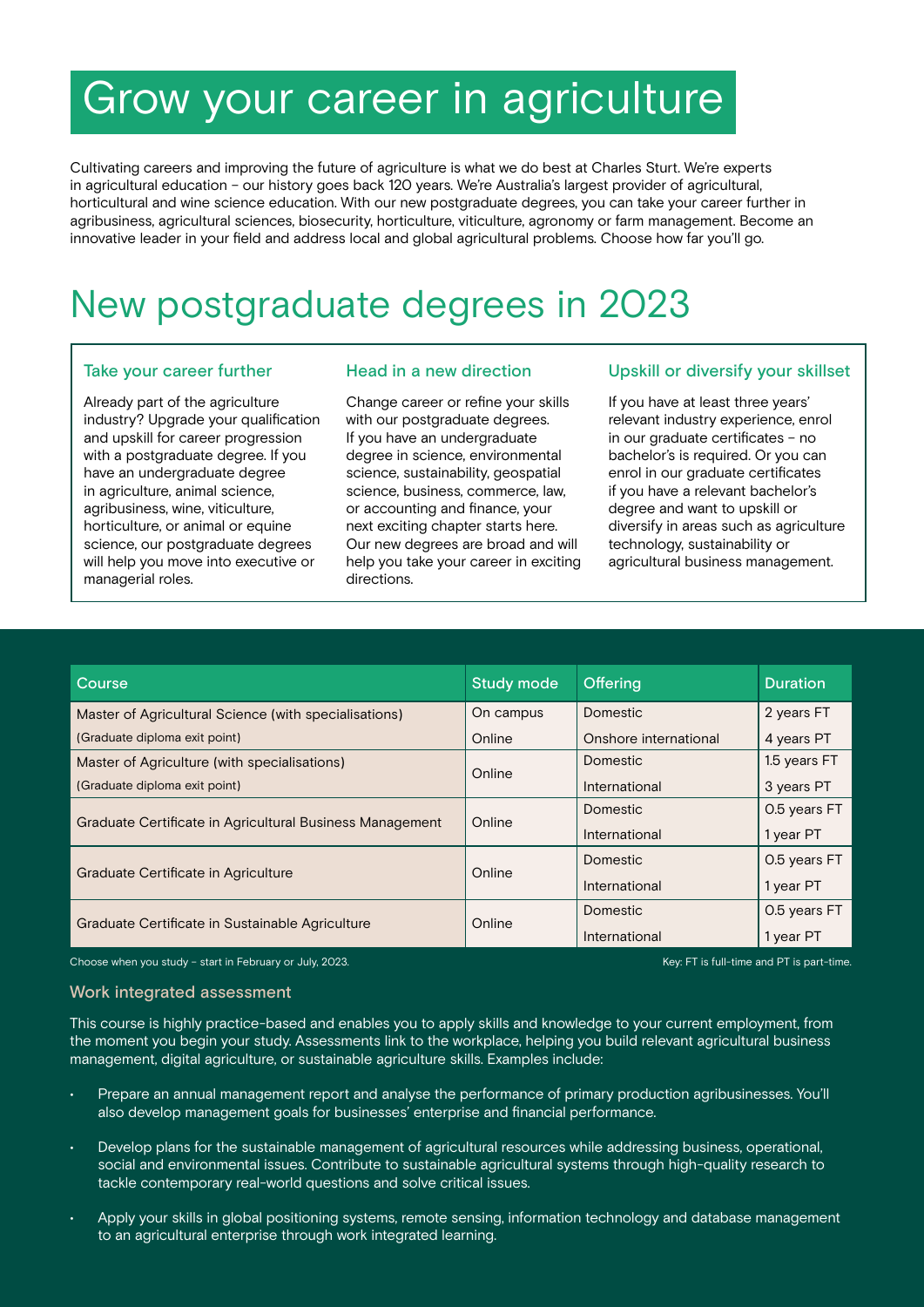# Start small and build your degree

Our postgraduate agriculture degrees are designed with flexibility in mind. So you can adapt study to suit your career goals and interests. If you study our master's degrees, you can choose to exit with a graduate diploma or graduate certificate. You can also choose to ease into study with a single or micro-subject.

# Standalone micro-subjects

#### • AGB540 Agribusiness accounting

Learn the principles and practice of cash flow budgeting, accounting for production, and profit and loss accounting for primary production agribusinesses. You'll develop annual accounting cycle knowledge and understand cash flow and profit and loss statements.

#### • AGB541 Agribusiness financial management

Hone your knowledge of annual accounts to analyse the performance of primary production agribusinesses. Establish management goals for business enterprise and financial performance. Prepare annual operating plans for agriculture related industries.

## Graduate certificates and diplomas

Depending on your needs and goals, you can choose to exit our articulated postgraduate programs with a graduate certificate or graduate diploma. You can choose to complete your master's later on.

# Pathway to your PhD

If you're interested in research, our postgraduate coursework agriculture degrees are the ideal path to a PhD. Consider our Master of Philosophy or Doctor of Philosophy and help change the future of agriculture through research.

# Specialisations

Most of these new agriculture courses have a limited number of Commonwealth supported places (CSP) available. If you secure a CSP your fees are lower than a full fee-paying place. It also means you can apply for a HECS-HELP loan to pay for your studies and defer repayment until you earn above a certain amount.

₩.

in Australia

for agriculture postgraduate salaries

### Agricultural business management

Position yourself as an agribusiness leader and innovator with agricultural business management. Identify emerging opportunities and provide solutions to future agribusiness challenges. Delve into agribusiness accounting, business risk and investment, and international agriproduct trade.



#### Digital agriculture

Develop proficiency in a range of digital technology applications that will help futureproof global agriculture. Explore emerging agriculture technology and its global application, including remote sensing technology for managing crops and livestock. Enhance your knowledge of drones, GIS remote sensing technology, big data and satellites.



### Sustainable agriculture

Hone your skills with sustainable future agriculture and food systems, mitigation and adaptation, climate change impacts and water policy and management. Investigate impacts of agriculture on the environment. Prepare for leadership roles in policy, research and strategic management in a wide range of industries. You could move into advisory, policy or advocacy roles. Work with organisations like Landcare or in catchment management, agricultural education and training, executive management, rural counselling, agricultural consultancy, agricultural finance and natural resource management.